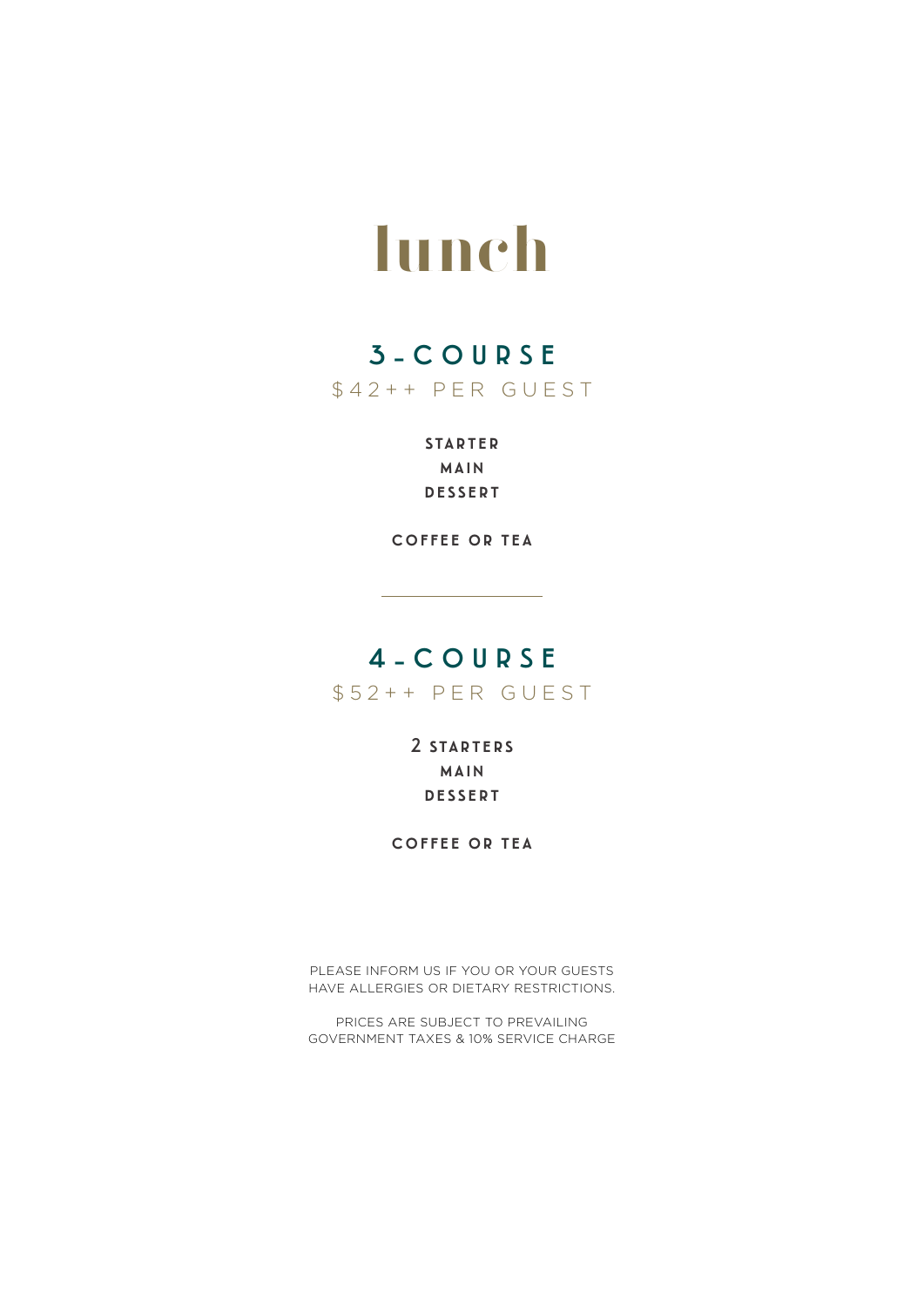### **starters**

#### PORK TONNATO

tuna sauce, capers

JAPANESE WAGYU CARPACCIO +8 capers, parmigiano, truffle dressing

FENNEL SALAD taggiasche olives, orange, yuzu dressing

CEASAR SALAD sucrine, mizuna, crispy baits

BURRATA parma ham, arugula, aged balsamic

RAVIOLO snapper, cream, sage

#### MUSHROOM CREAM SOUP

PAN SEARED HOKKAIDO SCALLOPS +8 butternut puree, shiso, brown butter

SICILIAN PIZZA mozzarella, confit onions, oregano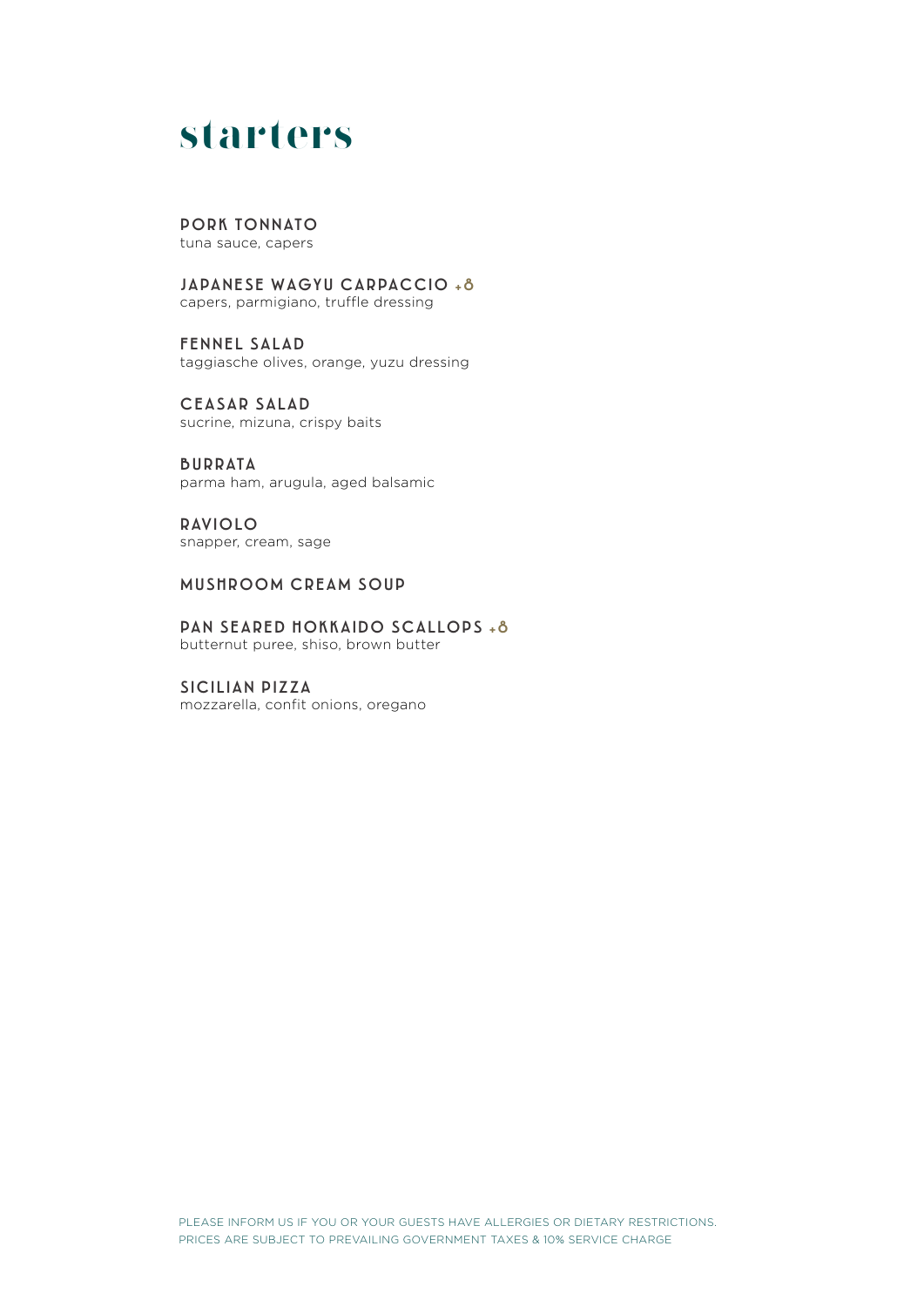## **mains**

#### CARBONARA SPAGHETTI

poached egg, pancetta, truffle butter sauce

LASAGNA beef ragu, bechamel, tomato sauce

OBSIBLUE PRAWNS LINGUINI +10 garlic oil, chilli, white wine

CHILEAN SEABASS 'AL CARTOCCIO' fennel, tomatoes, olives

#### GRILLED SHIROBUTA PORK LOIN

italian pork sausage, risotto, nduja

#### CLAMS VONGOLE

linguini, capers, white wine

GRILLED AUSTRALIAN WAGYU RIBEYE M5 +15 arugula, mashed potatoes, veal jus

BAROLO BRAISED WAGYU BEEF BRISKET +15

mashed potatoes, carrots, oyster mushrooms

#### GNOCCHI

grilled mushrooms, arugula

#### ADD ONS:

FOCACCIA 6 GARLIC BREAD 6 BROCOLINI 12